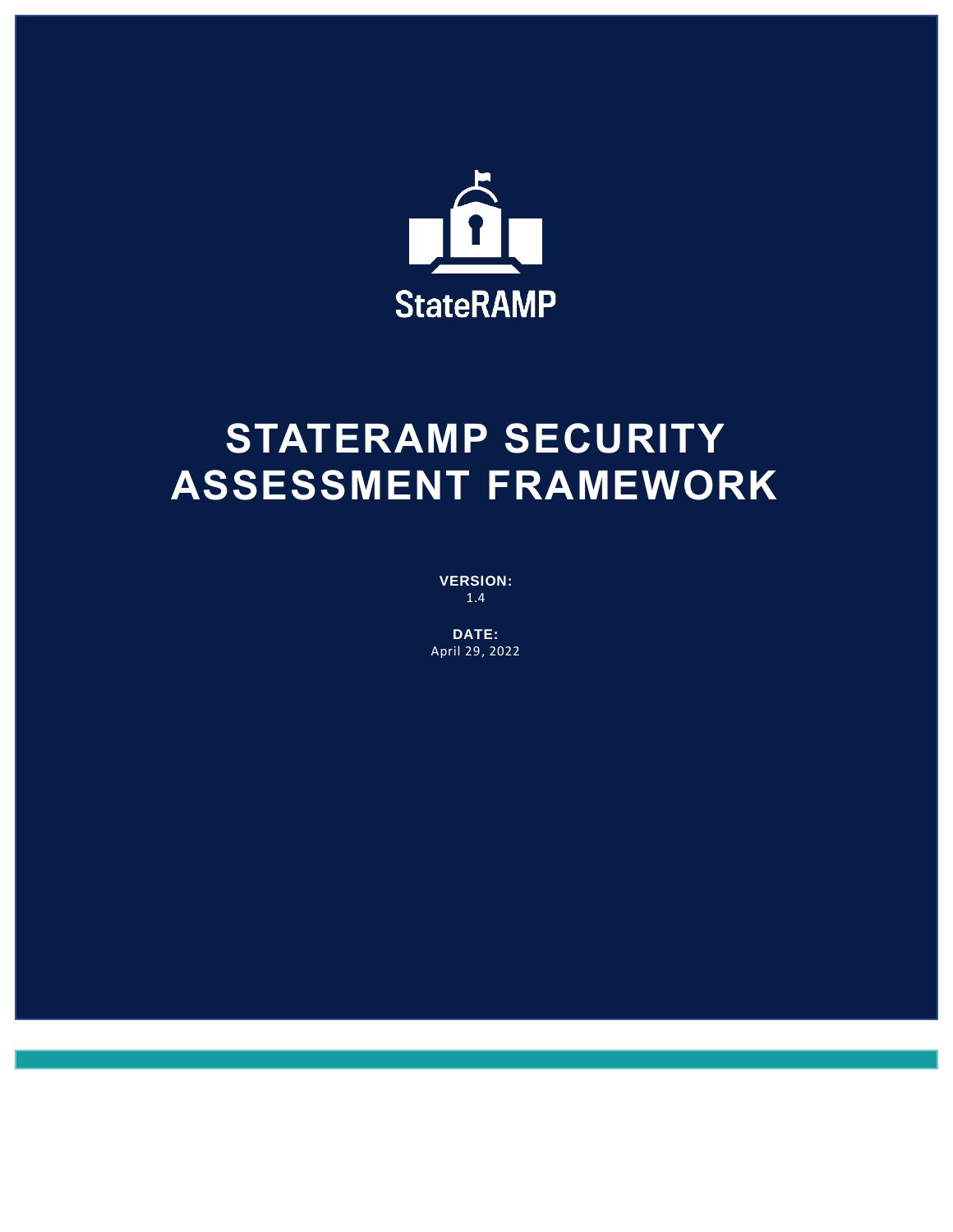

| 1.1 |       |                                                                           |  |  |
|-----|-------|---------------------------------------------------------------------------|--|--|
| 1.2 |       |                                                                           |  |  |
| 1.3 |       |                                                                           |  |  |
|     |       |                                                                           |  |  |
|     | 1.4.1 |                                                                           |  |  |
|     | 1.4.2 |                                                                           |  |  |
|     | 1.4.3 |                                                                           |  |  |
|     | 1.4.4 |                                                                           |  |  |
|     |       |                                                                           |  |  |
|     |       |                                                                           |  |  |
|     |       |                                                                           |  |  |
|     | 1.4.5 |                                                                           |  |  |
|     |       |                                                                           |  |  |
| 1.5 |       |                                                                           |  |  |
| 1.6 |       |                                                                           |  |  |
|     | 1.6.1 | USING A PROVIDER NOT LISTED ON THE AUTHORIZED VENDOR LIST SELECT SECURITY |  |  |
|     |       |                                                                           |  |  |
|     |       |                                                                           |  |  |
| 1.7 |       |                                                                           |  |  |
|     | 1.7.1 |                                                                           |  |  |
|     | 1.7.2 |                                                                           |  |  |
|     | 1.7.3 |                                                                           |  |  |
|     |       |                                                                           |  |  |
|     | 1.8.1 |                                                                           |  |  |
|     | 1.8.2 |                                                                           |  |  |
|     | 1.8.3 |                                                                           |  |  |
|     | 1.8.4 |                                                                           |  |  |
|     |       |                                                                           |  |  |
|     |       |                                                                           |  |  |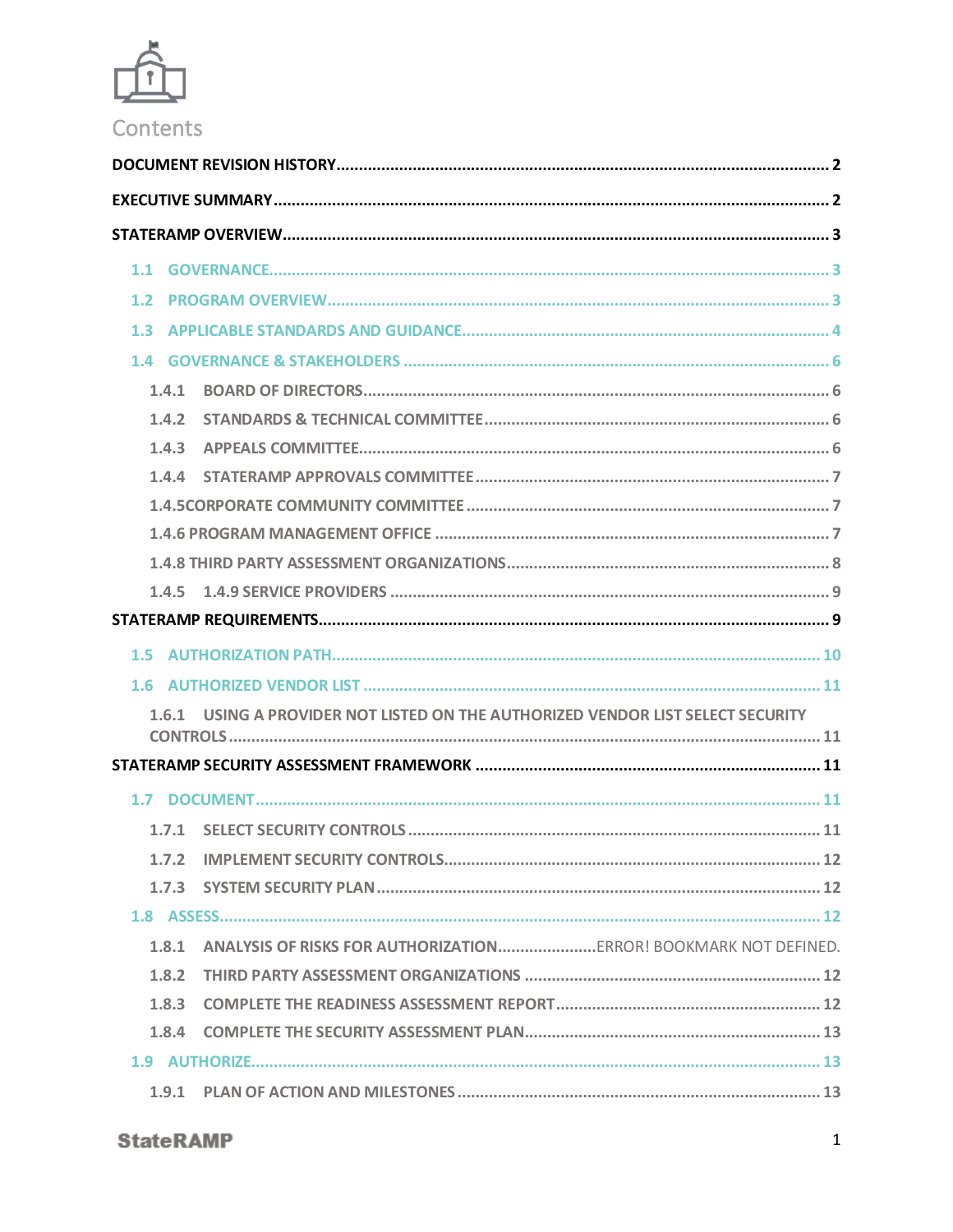

# <span id="page-2-0"></span>**DOCUMENT REVISION HISTORY**

| <b>Date</b> | <b>Description</b>               | <b>Version</b> | <b>Governance Body</b>                   |
|-------------|----------------------------------|----------------|------------------------------------------|
| 9/24/2020   | <b>Original Publication</b>      | 1.0            | <b>StateRAMP Steering Committee</b>      |
| 12/17/2020  | Amended with Updated Security    | 1.1            | <b>StateRAMP Steering Committee</b>      |
|             | <b>Status Definitions</b>        |                |                                          |
| 01/08/2021  | Updated definitions and language | 1.2            | <b>StateRAMP Board of Directors</b>      |
| 5/7/2021    | Updated process descriptions     | 1.3            | <b>StateRAMP Board of Directors</b>      |
| 4/29/2022   | Updated                          | 1.4            | <b>StateRAMP Standards and Technical</b> |
|             |                                  |                | <b>Committee and Board</b>               |

This document will be reviewed at the discretion of the StateRAMP Board at a frequency no less than annually.

# <span id="page-2-1"></span>**EXECUTIVE SUMMARY**

This document describes a general Security Assessment Framework (SAF) for StateRAMP. In April 2020, a steering committee of government and industry leaders chartered StateRAMP to bring States together and create a common method to verify security.

StateRAMP was formed in partnership with state government Chief Information Officers (CIOs), Chief Information Security Officers (CISOs), Chief Privacy Officers, and Procurement Officials and private industries experts who serve state governments and operates as a 501(c)6 nonprofit. The StateRAMP mission is to promote cybersecurity best practices through education, advocacy, and policy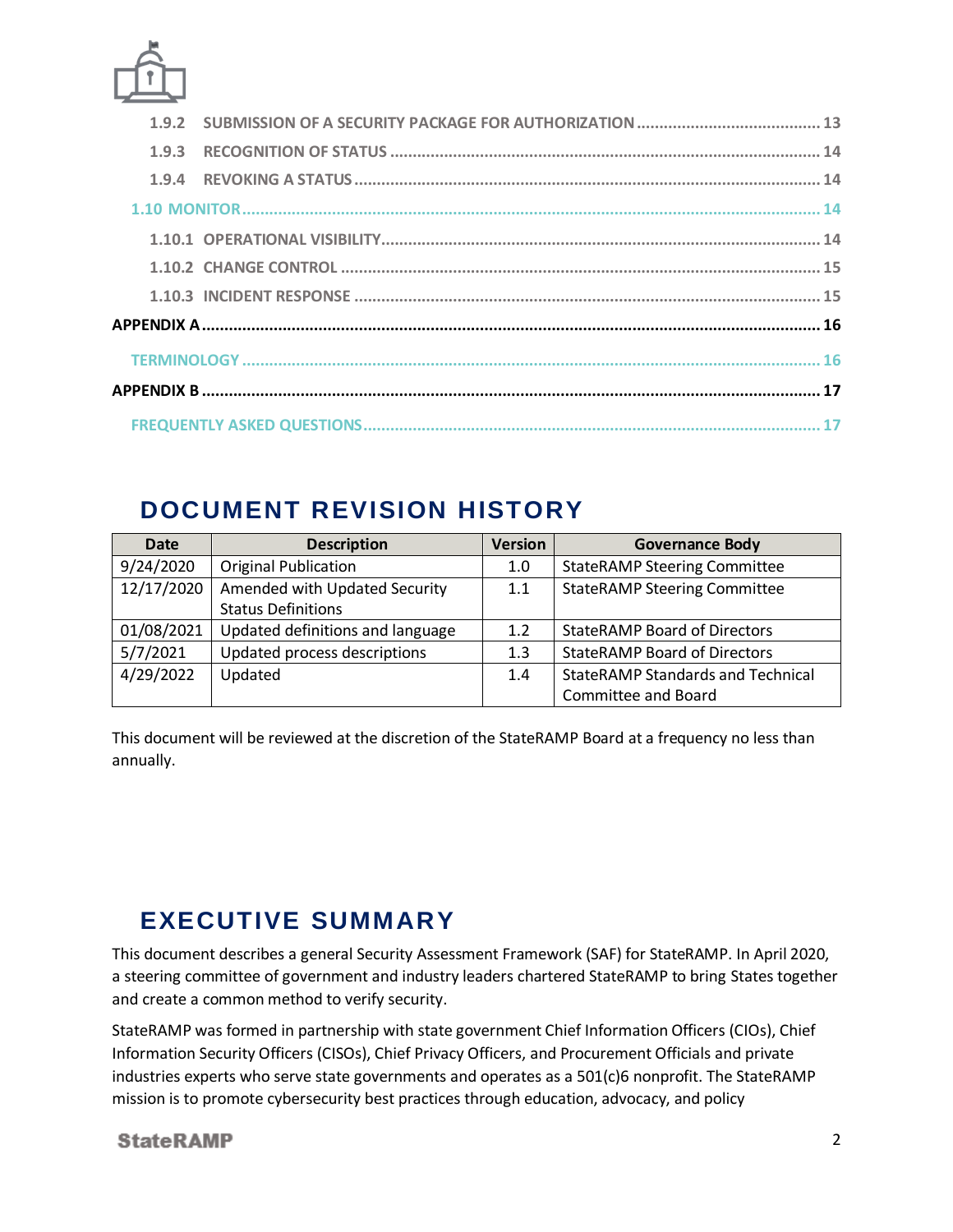

development to support our members improve the cyber posture of state and local governments and the citizens they serve.

Like FedRAMP, a federal government program that provides a standardized approach to security assessment, authorization, and continuous monitoring for cloud products and services, StateRAMP aims to promote cybersecurity standards, policies, and best practice so that state and local governments, public education institutions and special districts can validate the security of their third-party IaaS, PaaS, and/or SaaS solutions which process, transmit, and/or store the government's data.

StateRAMP's security verification model is based on NIST 800-53 Rev. 4 published by the National Institute of Standards and Technology (NIST), which also serves as the framework for FedRAMP requirements. Additionally, NIST 800-53 Rev. 4 has been adopted as the security framework for several state governments. Many government officials, industry experts, and working groups participated in adopting standards for controls, policies, and procedures for StateRAMP. These policies and requirements, along with any future proposed amendments, will be published o[n www.stateramp.org.](http://www.stateramp.org/)

# <span id="page-3-0"></span>**STATERAMP OVERVIEW**

# <span id="page-3-1"></span>**1. 1 GOVERN ANC E**

StateRAMP is governed by a Board of Directors with a majority representation from state and local government officials, and minor representation from private industry, and subject matter experts. StateRAMP is self-governing, non-commercial, non-sectarian, non-profit, and non-partisan.

# <span id="page-3-2"></span>**1. 2 PROGRAM OV ERV IE W**

StateRAMP provides a platform for state and local governments seeking simplified cloud security verification and for providers seeking clarity and consistency in security requirements along with business development opportunities, education, opportunities for committee membership, access to publications, and more.

Table 1 includes the list of fees to be paid by providers participating in the StateRAMP program and the milestones at which said fees are due. The fees listed below do not include any costs incurred by the provider when contracting with a Third-Party Assessment Organization (3PAO).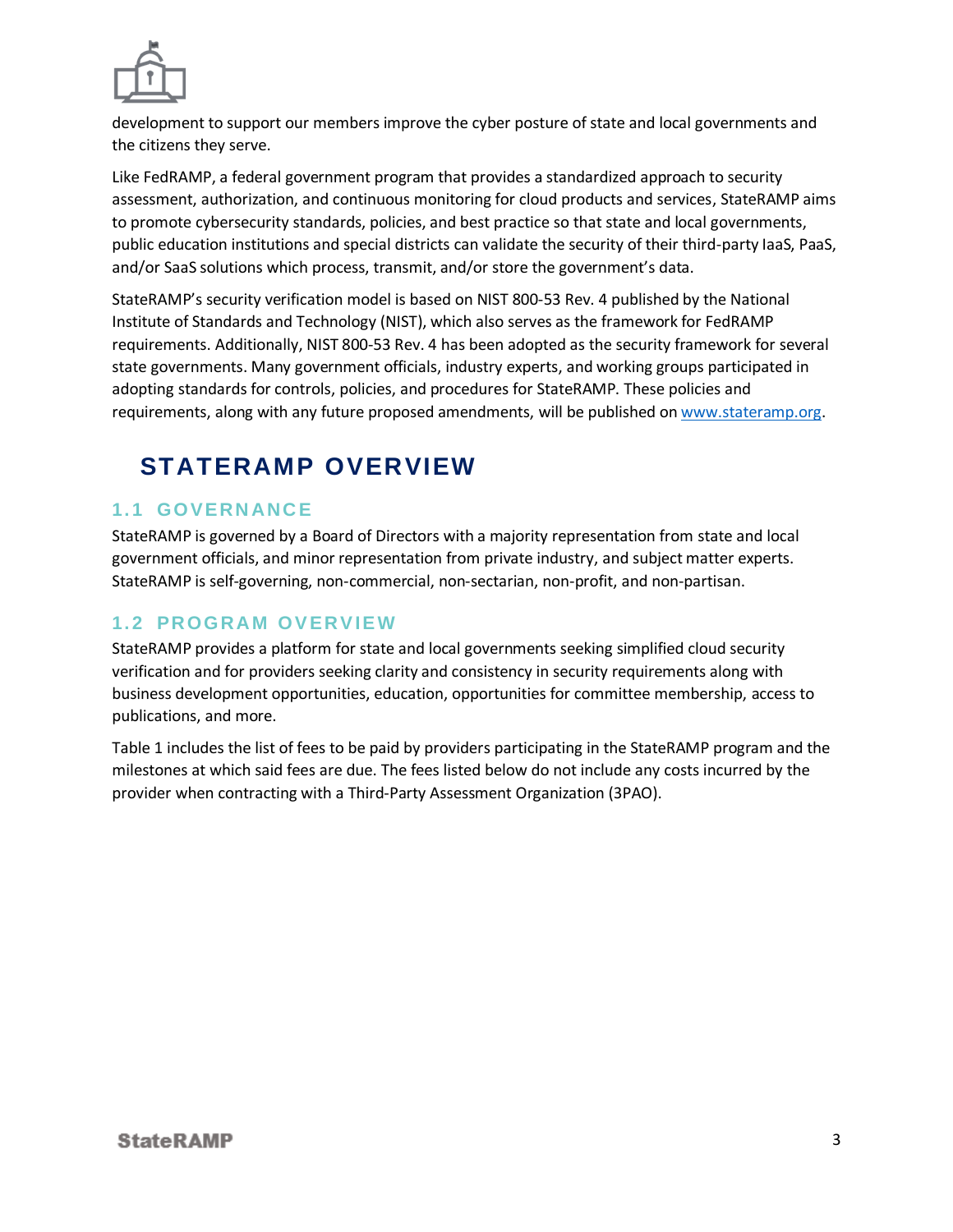

| <b>MILESTONE</b> | <b>SR-RAR Review conducted</b><br>by PMO to determine<br><b>Ready Status</b> | SR-SAR Review conducted by<br>PMO to determine<br><b>Authorization Status</b> | Annual Fee for<br><b>Continuous Monitoring</b> |
|------------------|------------------------------------------------------------------------------|-------------------------------------------------------------------------------|------------------------------------------------|
| <b>FEE</b>       | \$2,500                                                                      | \$5,000                                                                       | \$5,000                                        |

*Table 1*

Financial data will be transparent and documented to inform the Board of Directors for long-term decisions and best practices. The Board and PMO will work together to collect data throughout the inaugural year to track progress and to inform the long-term policies and procedures of StateRAMP.

# <span id="page-4-0"></span>**1. 3 APP LICA BL E ST AN DARD S A ND G UID ANCE**

All applicable standards will be reviewed annually by Board of Directors. Generally, the standards will align with the NIST 800-53 framework, Rev. 4 and best practices outlined by FedRAMP. Current applicable standards, directives, and industry best practices include:

- NIST definitions of cloud computing (NIST SP 800-145)
- Computer Security Incident Handling Guide (NIST 800-61, Rev 2)
- Contingency Planning Guide for Federal Information Systems (NIST SP 800-34, Rev 1)
- Federal information systems security control assessment guide (NIST SP 800-53A, Rev 4)
- Security plans for Federal information systems development guide (NIST SP 800-18)
- A guide for applying the Risk Management Framework to Federal Information Systems: A Security Life Cycle Approach (NIST SP 800-37, Rev 2)
- Guide for Mapping Types of Information and Information Systems to Security Categories (NIST SP 800-60, Rev 1)
- Guide for Security-Focused Configuration Management of Information Systems (NIST SP 800- 128)
- Information Security Continuous Monitoring for Federal Information Systems and Organizations (NIST SP 800-137)
- Managing Information Security Risk: Organization, Mission, and Information System View (NIST SP 800-39)
- Recommended Security Controls for Federal Information Systems (NIST SP 800-53, Rev 4)
- Security and Privacy Controls for Federal Information Systems and Organizations RA-5 Requirements (NIST SP 800-53 Rev. 4)
- Privacy Control Catalog (NIST Special Publication 800-53 Rev. 4, Appendix J)
- Technical Guide to Information Security Testing and Assessments (NIST SP 800-115)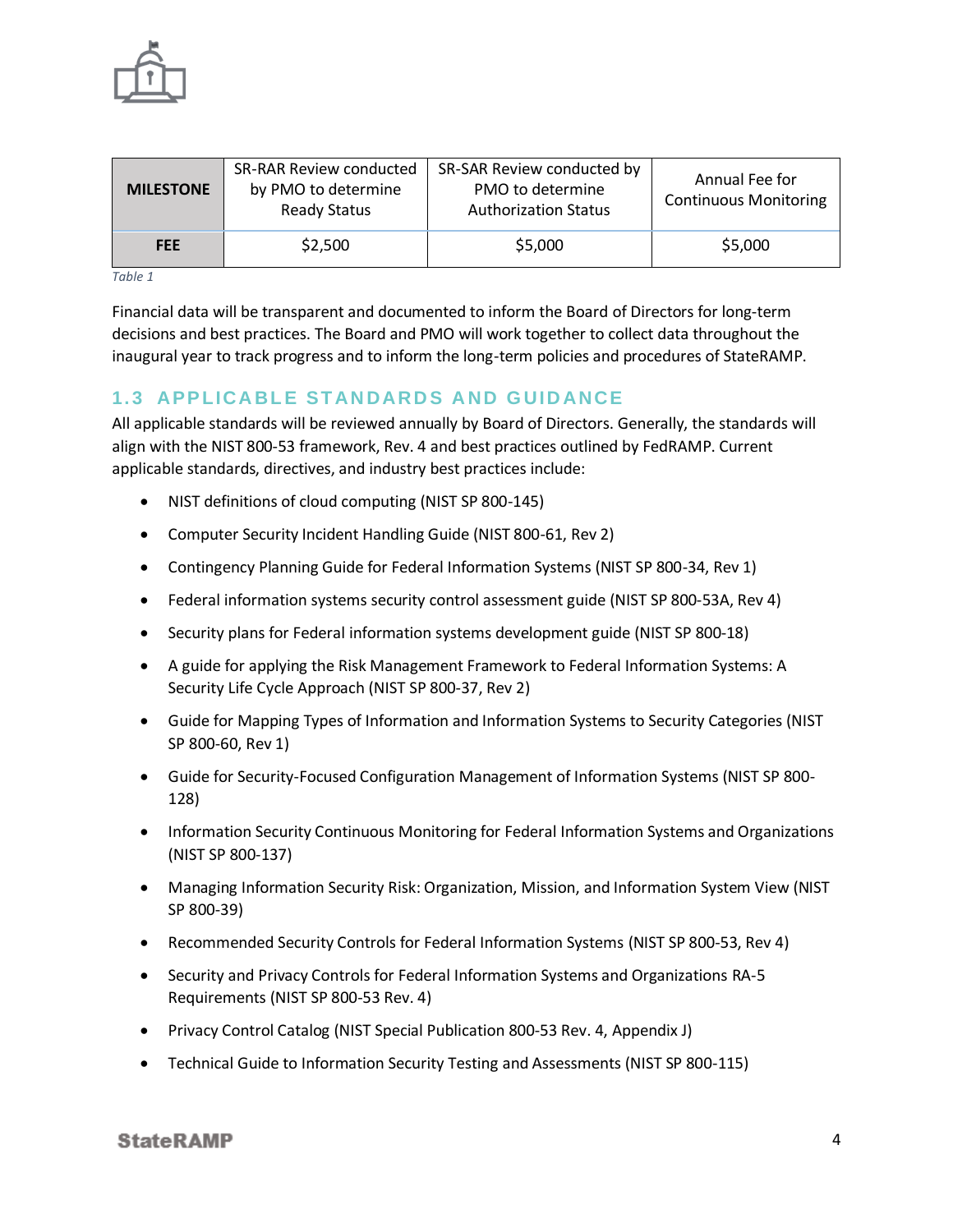

- Digital Identity Guidelines Enrollment and Identity Proofing; Authentication and Lifecycle Management, and Federation and Assertions (NIST SP 800-63-3, 63A, 63B, 63C)
- An Introductory Resource Guide for Implementing the Health Insurance Portability and Accountability Act (HIPAA) Security Rule (NIST SP 800-66 Rev. 1)
- International Information Security Standards: Security Control Mappings for ISO/IEC 27001 and 14508 (NIST SP 800-53 Rev. 4, Appendix H)
- Guide to Test, Training, and Exercise Programs for IT Plans and Capabilities (NIST SP 800-84)
- Security Requirements for Cryptographic Modules (FIPS 140-3)

Additional Helpful Resources:

- Engineering Principles for Information Technology Security (A Baseline for Achieving Security) (NIST SP 800-27, Rev A)
- Minimum Security Requirements for Federal Information and Information Systems (FIPS Publication 200)
- Personal Identity Verification (PIV) of Federal Employees and Contractors (FIPS Publication 201- 1)
- Guide for Conducting Risk Assessments (NIST SP 800-30, Rev 1)
- Security Considerations in the System Development Life Cycle (NIST SP 800-64, Rev 2)
- Guidelines for the Selection, Configuration, and Use of Transport Layer Security (TLS) Implementations (NIST SP 800-52 Rev. 2)
- Transitioning the Use of Cryptographic Algorithms and Key Lengths (NIST 800-131A Revision 2)
- Recommendation for Key Management: Part 1 (NIST SP 800-57 Part 1 Rev. 5)
- Center for Internet Security (CIS Benchmark Level 1)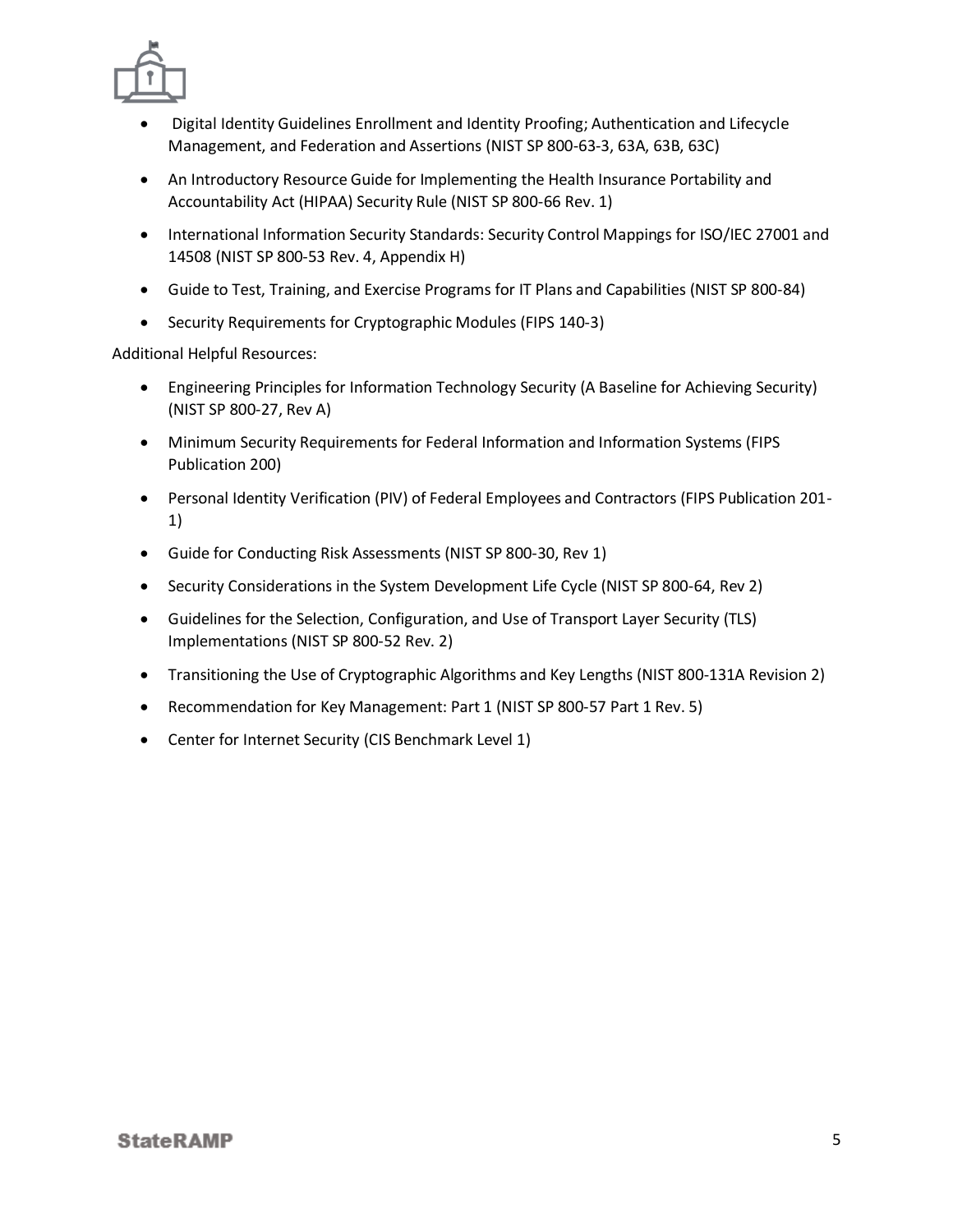

# <span id="page-6-0"></span>**1. 4 GOVERN ANC E & ST AKE HOLD ER S**

#### <span id="page-6-1"></span>**1.4.1 BOARD OF DIRECTORS**

StateRAMP is governed by a Board of Directors with a majority representation from state and local government officials, and minor representation from private industry and subject matter experts. Board Members serve two-year alternating terms and are nominated for service in the following categories of membership:

- **NASCIO Delegates** are selected by the National Association of State and Chief Information Officers (NASCIO) to serve on the StateRAMP Board of Directors.
- **NASPO Delegates** are selected by the National Association of State Procurement Officials (NASPO) to serve on the StateRAMP Board of Directors.
- **Government Members** are individuals working within a state or local government and are recommended by the Nominations Committee, per StateRAMP By-Laws. Government Members may include chief procurement officers, procurement officers, chief privacy officers, compliance officers, privacy managers, chief information officers, chief information security officers, and other internal privacy support positions within state or local government.
- **Professional, Business, and Non-Government Members** are recommended by the Nominations Committee and may include chief privacy officers, compliance officers, privacy managers, chief information security officers, and other internal privacy support positions.

The Board of Directors is responsible for: appointing an Executive Director and Project Management Office to carry out the duties of StateRAMP, adopting standards and policies to guide the organization and cloud security verification, and adopting and overseeing financial policies and budget.

Officers of the Board include President, Past President, and Secretary/Treasurer, who together with the executive staff, comprise the Executive Committee. Board membership, schedule of regular meetings, bylaws, and adopted policies will be published and maintained on [www.stateramp.org.](http://www.stateramp.org/)

#### <span id="page-6-2"></span>**1.4.2 STANDARDS & TECHNICAL COMMITTEE**

The Standards and Technical Committee is a StateRAMP standing committee, established by the Standards and Technical Committee Charter. Committee members are appointed by the Board, who strive to include representation from all stakeholders, including at least one member of the Board of Directors.

The Standards and Technical Committee conducts regular meetings and may call special ad hoc meetings as needed. The Standards and Technical Committee makesrecommendations to the Board regarding PMO policies, security standards, best practices, and assessment processes.

Membership and a schedule of regular meetings of the Standards and Technical Committee are published and maintained on [www.stateramp.org.](http://www.stateramp.org/)

For the duration of Pilot Program, the Board of Directors may assume the roles and responsibilities of the Standards and Technical Committee.

#### <span id="page-6-3"></span>**1.4.3 APPEALS COMMITTEE**

The Appeals Committee is a StateRAMP standing committee, established by the Appeals Committee Charter. Committee members are appointed by the board, who strive to include representation from all stakeholders, including at least one member of the Board of Directors.

### **StateRAMP**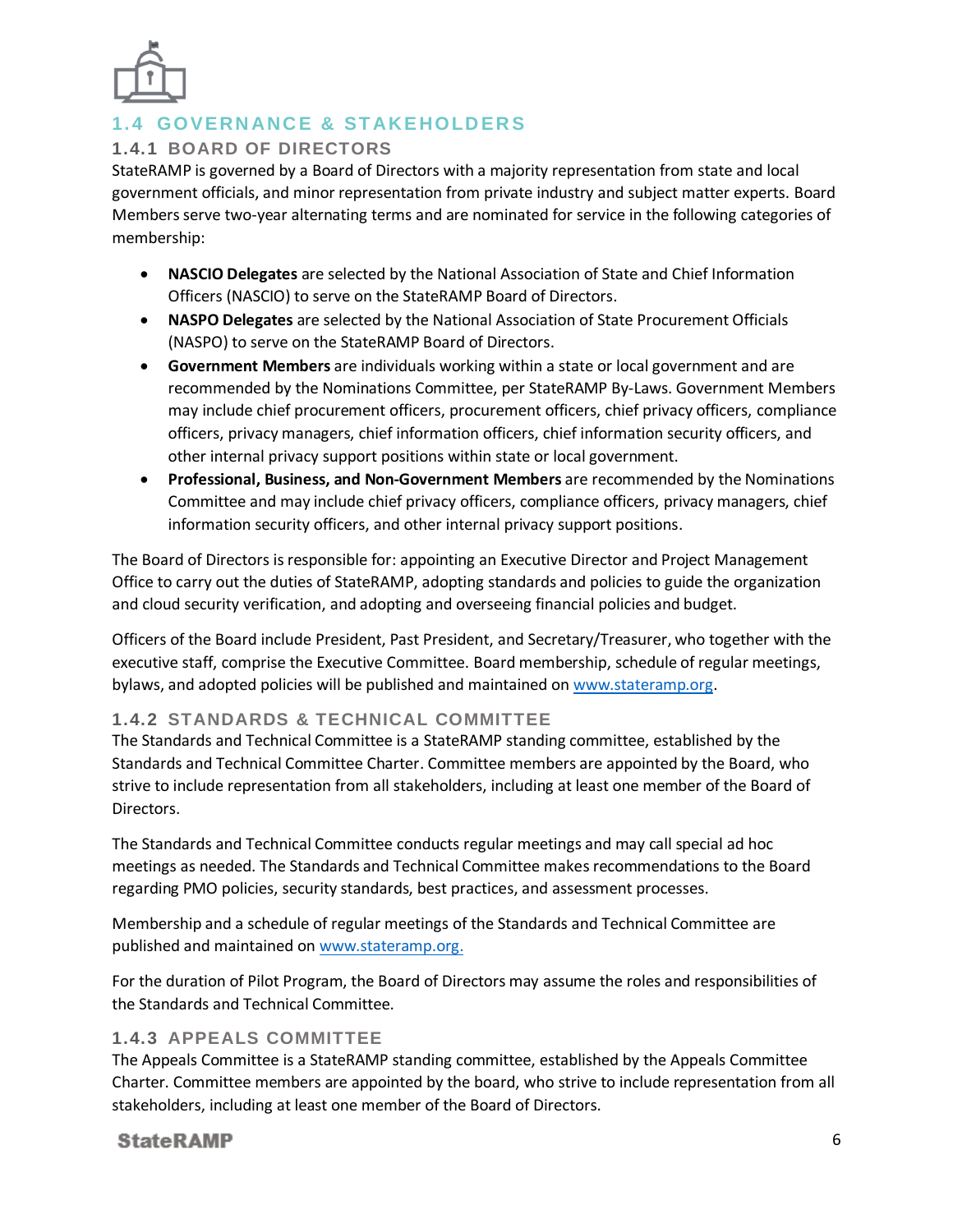

The Appeals Committee serves as the adjudication board for issues related to the PMO such as a conflict of interest claim, disagreements over status determination, or requests for exceptions. They conduct regular meetings and may call special ad hoc meetings as needed.

In some cases, the Executive Committee, which includes Board Officers and executive staff, may appoint a subject matter expert to the committee to aid in a claim assessment as needed.

Membership and a schedule of regular meetings of the Appeals Committee are published and maintained o[n www.stateramp.org.](http://www.stateramp.org/)

For the duration of Pilot Program, the Board of Directors may assume the roles and responsibilities of the Appeals Committee.

#### <span id="page-7-0"></span>**1.4.4 STATERAMP APPROVALS COMMITTEE**

The Approvals Committee is established by the Approvals Committee Charter, and its members represent state and local government and higher education. The Committee is responsible for serving as the sponsoring government body required for the StateRAMP Authorized security status. Approvals Committee members possess the necessary technical and government policy knowledge and capabilities to review and approve product security packages and ensure government industry verification needs are met.

#### <span id="page-7-1"></span>**1.4.5CORPORATE COMMUNITY COMMITTEE**

The Corporate Community Committee will be established by the Board at a future date, is open to all vendors, providers, 3PAOs, and other non-governmental organizations. Before the committee is established, the Board shall ensure a mechanism for input from the corporate community into policies.

Information on meetings and opportunities for feedback and participation are published and maintained on [www.stateramp.org](http://www.stateramp.org/) and through the StateRAMP Members Website.

#### <span id="page-7-2"></span>**1.4.6 PROGRAM MANAGEMENT OFFICE**

The StateRAMP Program Management Office (PMO) is established by the PMO Charter and adopted by the Board of Directors.

The StateRAMP PMO possesses the necessary technical knowledge and capabilities to provide States, agencies, and providers with a standard approach and guidance related to the security authorization process. Similarly, the PMO is responsible for the day-to-day operations of the StateRAMP program and maintain a secure credentialing repository to manage program participant data.

The repository will be a cloud-based system that processes, stores, and transmits sensitive provider data and therefore must be FedRAMP Authorized at the moderate impact level or higher. The solution must be hosted on a Gov or Commercial Cloud system that is FedRAMP Authorized at moderate impact level or higher. This requirement will be assessed by the Board of Directors on an ongoing basis.

The PMO will guide the providers through the StateRAMP authorization process and partner with the StateRAMP Board of Directors and committees to recommend providers for security authorizations. Additionally, the PMO will act as the central point of communication for all StateRAMP stakeholders and act in best practice to help States, agencies, and providers understand the StateRAMP process, goals, and objectives1.4.7 State and Local Governments, Public Education Institutions and Special Districts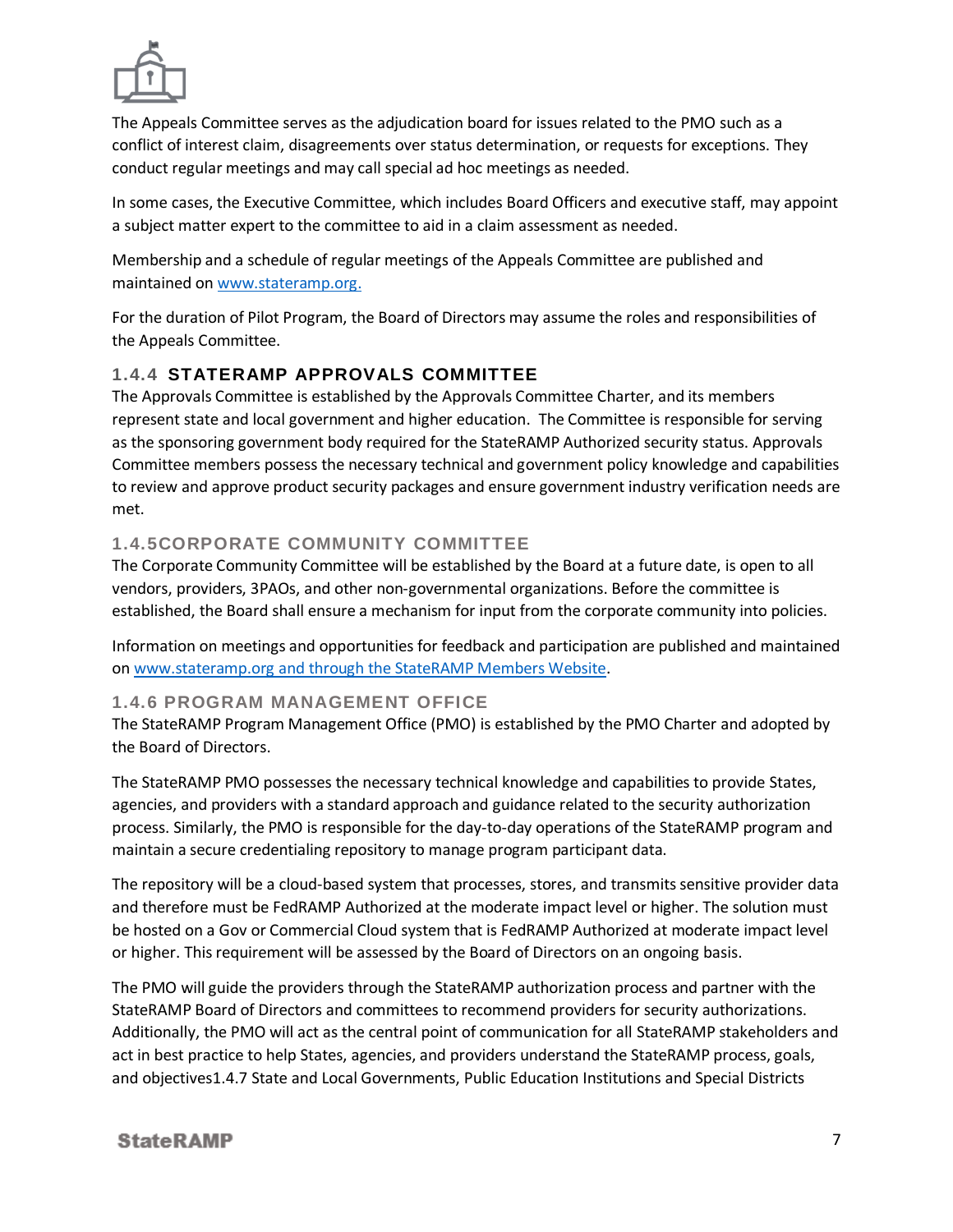

StateRAMP seeks to bring together governments to create a common method to verify security and to provide a fair, repeatable, transparent, and affordable model for all. With StateRAMP, state and local governments, public education institutions and special districts do not have to carry the burden or the budget impact of provider cybersecurity verification. providers benefit from a "verify once, use many" streamlined authorization process.

StateRAMP complements existing state and local government cyber efforts and reduces the risk of a major data breach or malware attack by ensuring essential security controls are properly implemented on cloud systems that process, store, and/or transmit Government data.

With StateRAMP, state and local governments can trust but verify third party providers to:

- Reduce cyber risks and protect sensitive data
- Create an efficient and cost-effective verification model
- Simplify processes for procurement, IT, and providers

The federal government created FedRAMP, under the responsibility of the Office of Management and Budget (OMB), to verify the cloud security of its vendors based on NIST 800-53 Rev. 4 standards. To achieve and maintain FedRAMP Authorization, a provider must be an active vendor of the federal government. There are many providers who serve state and local government who do not, and will never, conduct business with the federal government.

Requiring FedRAMP Authorization for providers as a qualifier to work with state and local government would exclude entire communities of vendors and entrepreneurs. State and local governments have been left to create their own processes for security verification.

Like the federal government, most states also define NIST 800-53 Rev. 4 as their cybersecurity framework. As such, StateRAMP is built on NIST 800-53 Rev. 4.

Adopting StateRAMP for state and local government begins by the information security officer or authorizing body adopting the NIST 800-53 Rev. 4 and requiring third party StateRAMP verification for providers. Final determinations of risk acceptance and contracting decisions always remain with the state and local governments.

#### <span id="page-8-0"></span>**1.4.8 THIRD PARTY ASSESSMENT ORGANIZATIONS**

3PAOs play a critical role in both the FedRAMP and StateRAMP security assessment process by providing an independent assessment of a providers security controls. FedRAMP requires 3PAOs be accredited through the FedRAMP 3PAO program. The accreditation ensures 3PAOs have demonstrated independence and the technical competence required to test security implementations and collect representative evidence.

Leveraging the marketplace and standards FedRAMP has created, StateRAMP also requires 3PAOs be accredited through the FedRAMP 3PAO program. A listing of accredited 3PAOs can be found at: [https://marketplace.fedramp.gov/.](https://marketplace.fedramp.gov/)

3PAOs participating in the StateRAMP program must:

- Plan and perform security assessments of provider systems
- Review security package artifacts in accordance with StateRAMP requirements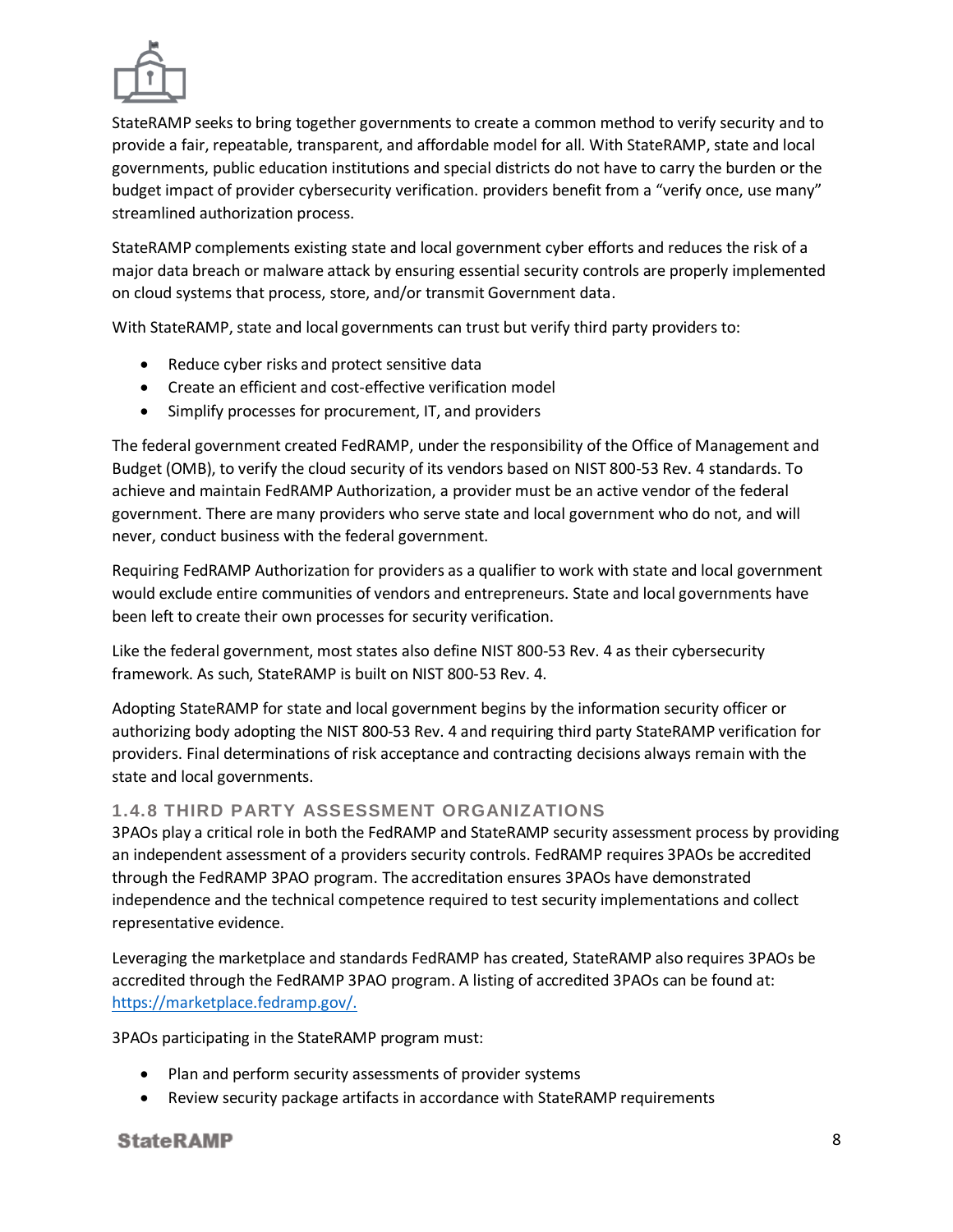

The StateRAMP Readiness Assessment Report (SR-RAR) and StateRAMP Security Assessment Report (SR-SAR) created by the 3PAO are key deliverables for consideration of a StateRAMP Ready or StateRAMP Authorized status. The SR-RAR and SR-SAR provide consistency in security audits upon which verification status is granted by StateRAMP. This consistent, repeatable model establishes confidence in authorizations that can be reciprocated and recognized by other state and local governments.

While States, local governments, and providers are free to use non-FedRAMP certified 3PAOs as independent assessors, use of an independent assessor may not be recognized by StateRAMP.

#### <span id="page-9-0"></span>**1.4.5 1.4.9 SERVICE PROVIDERS**

Service providers offering cloud computing services that have transformed business operations across state and local governments, public education institutions and special districts and have made remote work possible. Providers participating in StateRAMP can provide one or more of the following solutions: Software as a Service (SaaS), Platform as a Service (PaaS), Infrastructure as a Service (IaaS), and others storing, processing, and/or transmitting government data in environments outside the control of the respective government.

The same classification applies to contractors who utilize a SaaS, PaaS, or IaaS to provide services that involve the storage, processing, and/or transmitting of government data.

One challenge providers face in doing business across government agencies is the uncertain, changing, and differing security requirements that exist between state and local governments. Understanding what security requirements exist, and what needs to be done to achieve and maintain the appropriate security certification, significantly reduces the barriers to entry and provides businesses an opportunity to scale.

With StateRAMP, the expectations are clear, and providers can confidently bid on government projects knowing that they meet the security requirements set forth by information security officers and procurement officials. StateRAMP provides the following benefits for providers:

- Fewer barriers of entry and the opportunity to scale
- Focused, structured security requirements
- A level playing field for competition

A listing of providers who achieve a StateRAMP security status will be maintained and published on the Authorized Product List (APL) found a[t www.stateramp.org.](http://www.stateramp.org/)

# <span id="page-9-1"></span>**STATERAMP REQUIREMENTS**

As more state and local governments, public institutions and special districts have transitioned to cloud computing environments, data protection and cybersecurity remain top priorities.

A key factor in the successful government adoption of cloud computing solutions, is ensuring essential controls are properly implemented on cloud systems. To do this, cloud systems must meet the level of security commensurate with the government data that is being processed, stored, and/or transmitted. NIST SP 800-60, Rev 4 maps data sensitivity to impact levels, including low impact (generally public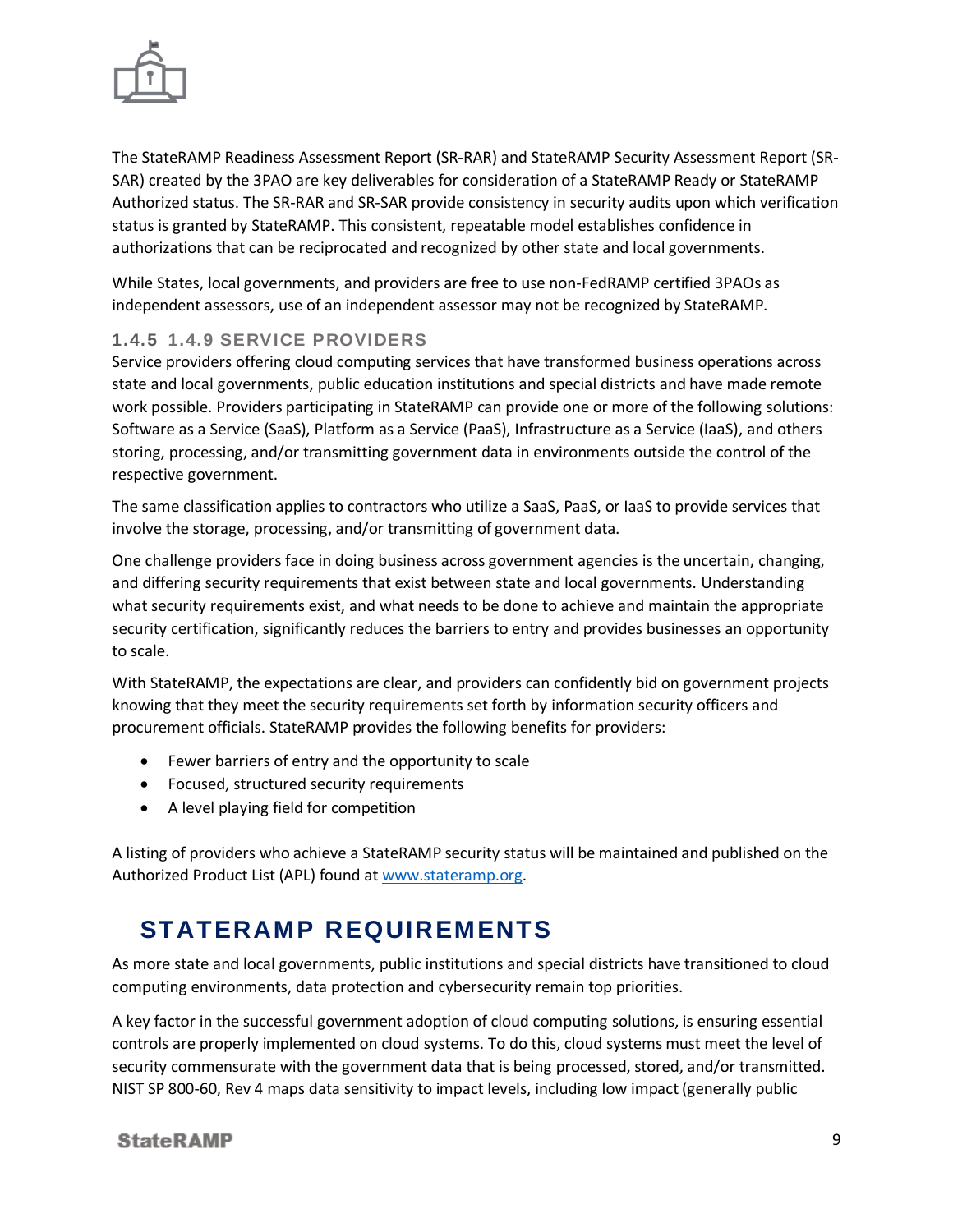

data), moderate impact (generally confidential data), and high impact (generally affecting national security). Most state and local government data will likely fit within low or moderate impact levels.

StateRAMP provides a standardized process to identify and assess risks and security compliance of providers by impact level. This gives state and local governments the ability to make informed, riskbased decisions on their use of cloud services.

Bringing state and local government together to utilize one standard approach for risk assessment saves taxpayer dollars, government resources and eliminates duplicative efforts for both government and the providers.

While StateRAMP defines security impact levels and requirements that are aligned with NIST 800-53 rev. 4 and will make recommendations for baseline security levels, the contracting government has final determination for requirements.

# <span id="page-10-0"></span>**1.5 AUTHORIZATION PATH**

The statuses recognized by the StateRAMP PMO, include Active, Pending, Ready, In-Process, Provisional and Authorized. Three milestone statuses are Ready, Provisional, and Authorized. These milestone statuses convey the provider has completed necessary 3PAO audits and a review by the sponsoring state and StateRAMP PMO and has been found to meet minimum requirements.

Active denotes a provider has begun working with a 3PAO and is registered with StateRAMP. Pending denotes that a provider has submitted required Ready Documentation.

To achieve a Ready Status, a provider must meet the Minimum Mandatory Requirements for Ready as attested to by a 3PAO in the Readiness Assessment Report (SR-RAR). As stated in section 1.4.7, the 3PAO must be an accredited FedRAMP 3PAO. The StateRAMP PMO will evaluate the SR-RAR and assess the readiness of the provider to achieve the desired impact level. If the PMO determines the provider meets minimum requirements, the provider will be awarded a Ready Status. This Ready Status indicates that both 3PAO and PMO attest to a provider's readiness for the authorization process. State and local governments may require providers responding to an RFP achieve Ready Status as a prerequisite for selection.

Once the notice to award a contract has been issued, the government entity may require the provider to move forward with full authorization. In-Process means the provider has engaged a 3PAO for a full StateRAMP SR-SAR. Once the SR-SAR has been completed, the 3PAO will provide the artifacts and reporting to StateRAMP PMO. The PMO will review the SR-SAR and the provider's System Security Plan (SSP) to ensure critical controls are met and a Plan of Action & Milestones (POA&M) is developed to address vulnerabilities for continuous monitoring.

Authorized is assigned when both the contracting (or sponsoring) Government and StateRAMP PMO can attest the provider meets minimum security controls. Alternatively, the StateRAMP Approvals Committee may serve in the capacity of the sponsoring government. Continuous monitoring begins upon award of Ready, Provisional, or Authorized status. Once a provider achieves Ready, Provisional, or Authorized status, continuous monitoring is required to maintain the status. If the provider is deemed to not meet all the controls for Authorized status but does meet the minimum mandatory requirements for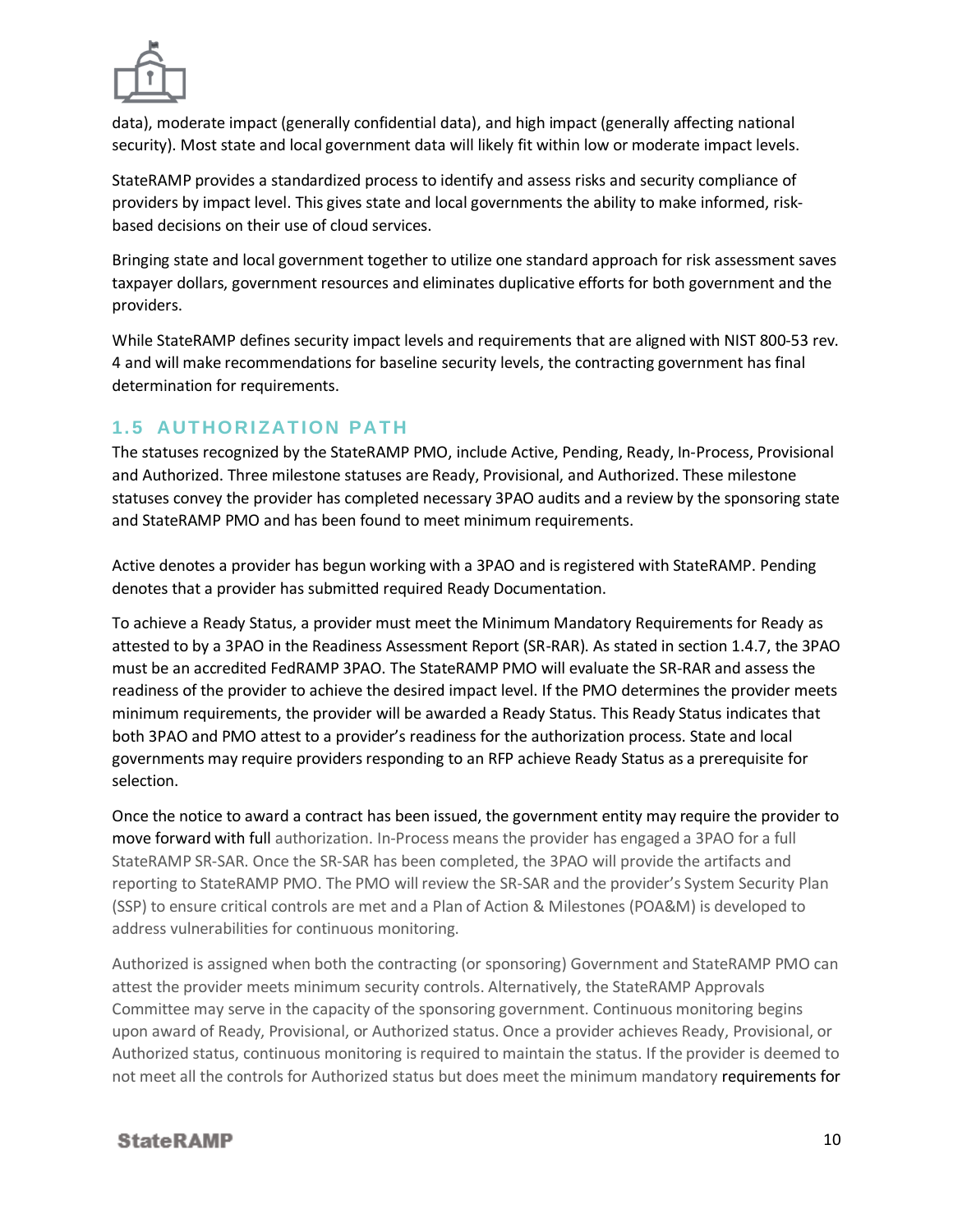

Ready and has demonstrated a plan for completion, the sponsoring State may assign a Provisional status.

The goal is for all state and local governments to recognize the validation of statuses. State and local governments have the ability to require additional controls as needed. Additional controls will be noted, along with the provider'sstatus, and published on the StateRAMP APL at [www.stateramp.org.](http://www.stateramp.org/)

## <span id="page-11-0"></span>**1.6 AUTHORIZED VENDOR LIST**

The StateRAMP Authorized Vendor List displaying a provider's impact level and status will be maintained and published at stateramp.org.

<span id="page-11-1"></span>**1.6.1 USING A PROVIDER NOT LISTED ON THE AUTHORIZED VENDOR LIST SELECT SECURITY CONTROLS**

It is a best practice when using cloud providers to assess risk up front and with continuous monitoring. Using a provider on the StateRAMP Authorized Product List validates essential controls are properly implemented and maintained on the cloud system.

Final determinations of risk acceptance and contracting decisions remain with the state and local governments.

# <span id="page-11-2"></span>**STATERAMP SECURITY ASSESSMENT FRAMEWORK**

StateRAMP's Security Assessment Framework process is modeled after the NIST Risk Framework Management, upon which FedRAMP is also modeled.

### <span id="page-11-3"></span>**1. 7 DOCUMENT**

#### <span id="page-11-4"></span>**1.7.1 SELECT SECURITY CONTROLS**

The first step for a state or local government and a provider is to identify the required impact level. NIST SP 800-60, Rev 1 maps data sensitivity to impact levels, including low impact (generally public data), moderate impact (generally confidential data), and high impact (generally affecting national security). Most state and local government data will likely fit within low or moderate impact levels.

StateRAMP Security Controls are defined in three categories:

Low: Aligned with Low Impact, based on FedRAMP Low Control Baselines Low+: Aligned with Low/Moderate Impact, adapted from FedRAMP Low and Moderate Control Baselines Moderate: Aligned with Moderate Impact, based on FedRAMP Moderate Control Baselines

It is StateRAMP's goal to provide the state or local government authorizing body flexibility to require additional controls as appropriate. For example, additional controls may be necessary to comply with CJIS or MARS-E 2.0 requirements. These additional controls would be noted as (+) on the StateRAMP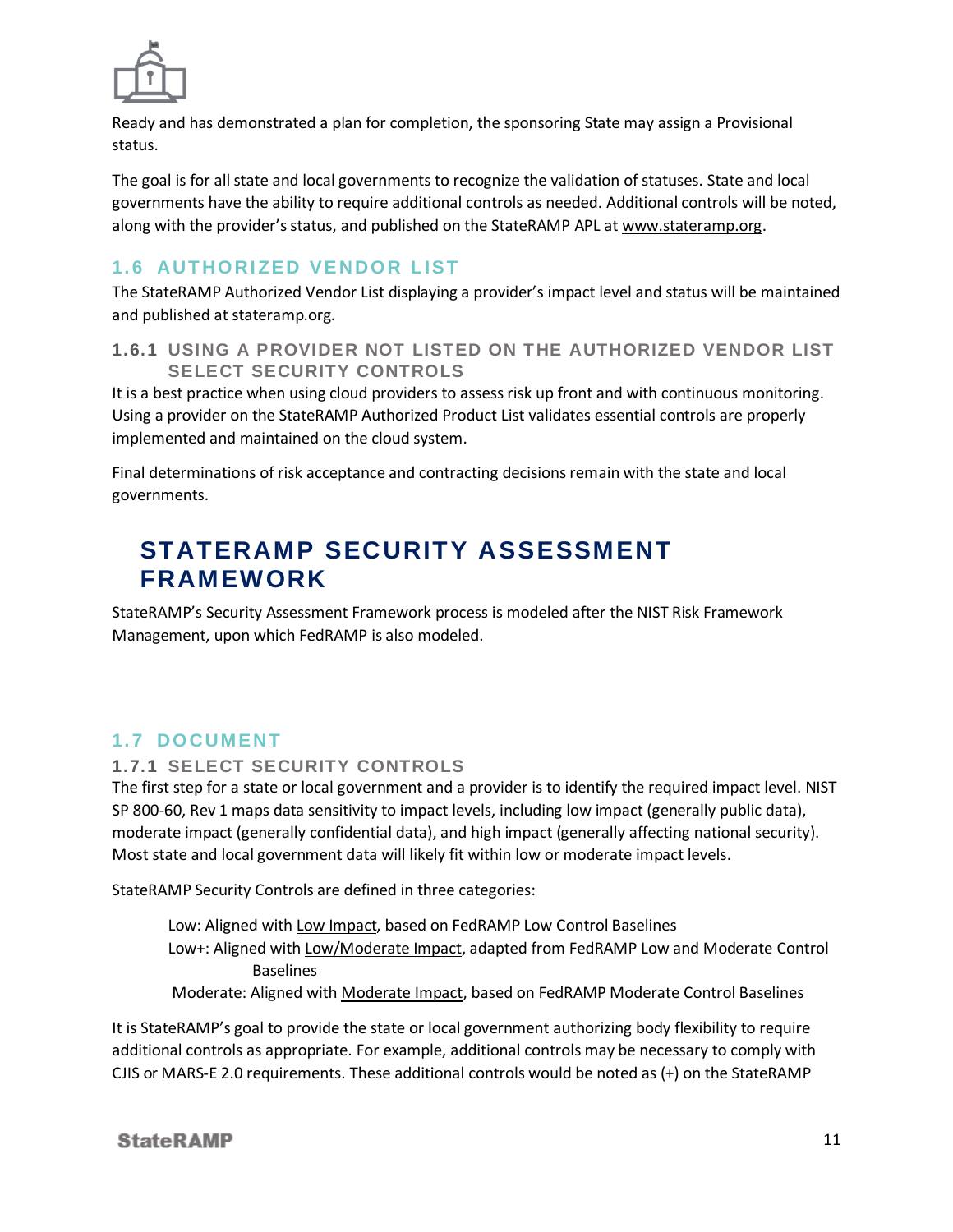

APL so that providers can benefit from the higher authorization indicating an ability to comply with more rigorous standards.

The Data Classification Tool help guide the determination of Security Impact Level. Final determination lies with the contracting government information security official.

The Data Classification Tool and StateRAMP Security Baseline Controls Templates are published and maintained o[n www.stateramp.org.](http://www.stateramp.org/)

#### <span id="page-12-0"></span>**1.7.2 IMPLEMENT SECURITY CONTROLS**

Once the provider has selected the appropriate impact level, the next step is to implement the security controls related to that impact level. Security baseline templates will be published at [www.stateramp.org.](http://www.stateramp.org/)

For most providers, many of the controls are already implemented but need to be described adequately within the templates. Some controls might require the implementation of new capabilities, and some controls might require a re-configuration of existing implementations.

The important part of implementing security controls is that the intent of a security control is met. Providers may provide alternate implementations that demonstrate the implementation satisfies the intent of the control requirement. For any control that cannot be met, providers must provide a satisfactory justification for not being able to implement the control and the justification must be approved by the StateRAMP PMO.

#### <span id="page-12-1"></span>**1.7.3 SYSTEM SECURITY PLAN**

To document the system security and controls, providers must complete a StateRAMP System Security Plan (SR-SSP). SR-SSP Templates are published a[t www.stateramp.org.](http://www.stateramp.org/)

### <span id="page-12-2"></span>**1. 8 ASSE SS**

#### <span id="page-12-3"></span>**1.8.1 THIRD PARTY ASSESSMENT ORGANIZATIONS**

Providers must use a FedRAMP Authorized 3PAO as the independent assessor to test the information system and demonstrate the controls are effective and implemented as documented in the StateRAMP SR-SSP. Requirements for StateRAMP 3PAOs and a listing of registered StateRAMP 3PAOs can be found a[t www.stateramp.org.](http://www.stateramp.org/)

#### <span id="page-12-4"></span>**1.8.2 COMPLETE THE READINESS ASSESSMENT REPORT**

To achieve the Ready Status, a provider must partner with an accredited 3PAO to complete a readiness assessment of its service offering. At the conclusion of the assessment, the 3PAO delivers a SR-RAR attesting to the providers readiness for the authorization process. Once the SR-RAR is deemed satisfactory by the 3PAO and the PMO, the StateRAMP Marketplace will be updated to reflect the provider as Ready.

The StateRAMP SR-RAR is developed by the 3PAO. The SR-RAR documents the providers capability to meet the minimum security requirements and is intended to help vendors and agencies have a snapshot of the security posture of a cloud service without the full investment of time and resources needed to complete the full security process of testing and documentation.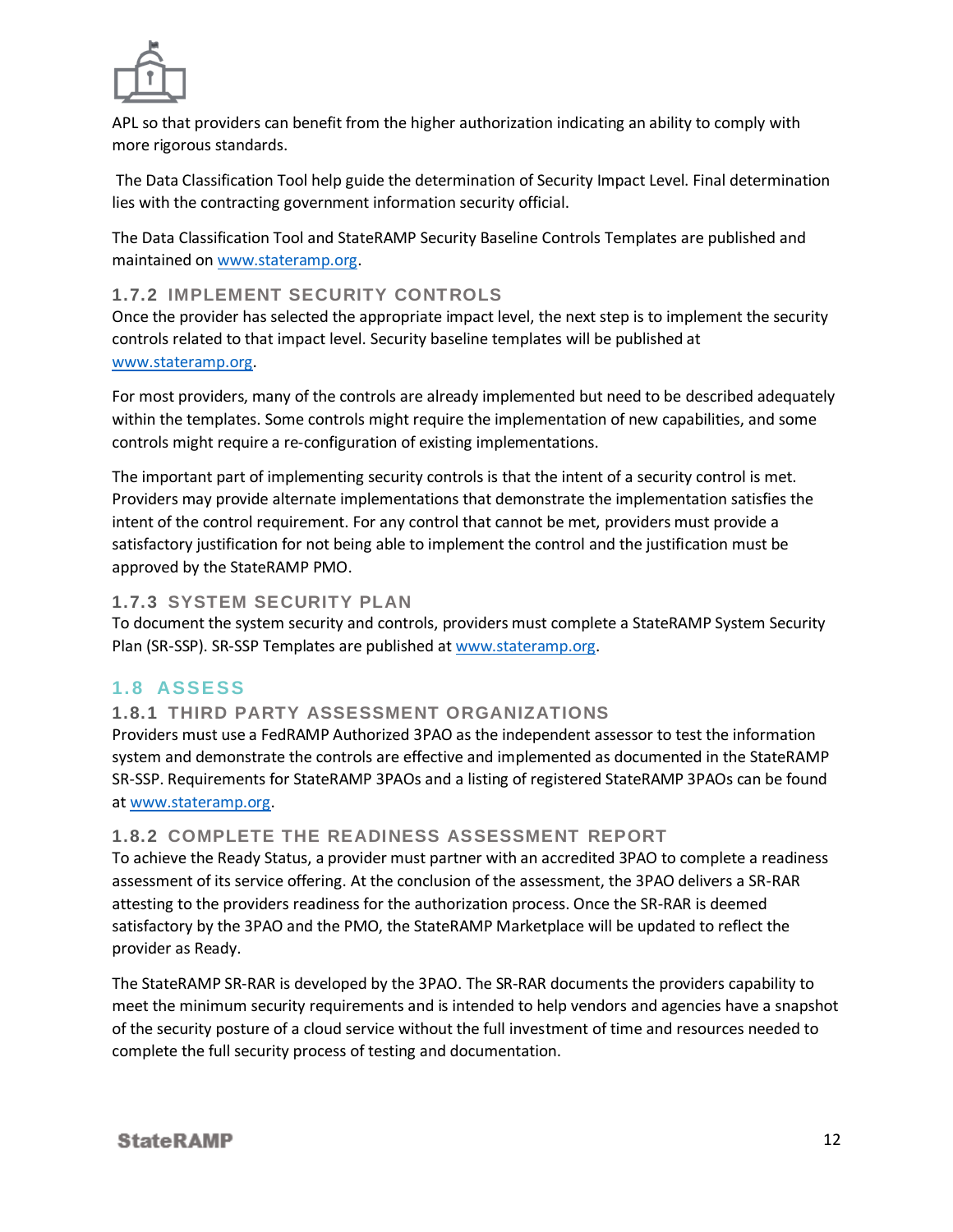

<span id="page-13-0"></span>**1.8.3 COMPLETE THE SECURITY ASSESSMENT PLAN**

The StateRAMP Security Assessment Plan (SR-SAP) is developed by the 3PAO. The 3PAO creates a testing plan using the SR-SAP template.

The SR-SAP contains the test plan to assess the security controls of a system. The test plan functions as a detailed roadmap of the approach and methodology for the assessment of a provider's cloud service.

The SR-SAP template is published a[t www.stateramp.org.](http://www.stateramp.org/)

#### **1.8.4 ANALYSIS OF RISKS FOR AUTHORIZATION**

After testing the security controls, the 3PAO analyzes the risks and provides a StateRAMP SR-SAR. The provider submits the SR-SAR to the PMO for review.

The SR-SAR contains information about vulnerabilities, threats, and risks discovered during the testing process. Additionally, the SR-SAR provides guidance for providers in mitigating the security weaknesses. The PMO and state authorizing body will review the StateRAMP SR-SAR to determine the overall risk posture of the provider.

### <span id="page-13-1"></span>**1. 9 AUT HORI ZE**

Once testing has been completed, the next step is for the StateRAMP PMO and government authorizing body to make an authorization decision based on the completed package of documents and the risks identified during the testing phase.

#### <span id="page-13-2"></span>**1.9.1 PLAN OF ACTION AND MILESTONES**

After receiving the StateRAMP SR-SAR, the provider shall develop a POA&M that address specific vulnerabilities noted in the StateRAMP SR-SAR. The provider must demonstrate its capacity, capabilities, and a schedule to correct each weakness. The POA&M serves as a tracking system for the provider, StateRAMP PMO and authorizing bodies. The implementation of the POA&M will be tracked during continuous monitoring, which begins upon authorization.

#### <span id="page-13-3"></span>**1.9.2 SUBMISSION OF A SECURITY PACKAGE FOR AUTHORIZATION**

Following the development of the StateRAMP SR-SAR, the provider must assemble a final package and submit the package for authorization review to the StateRAMP PMO. A final package will include:

- StateRAMP SR-RAR completed by the 3PAO
- StateRAMP SR-SSP completed by the provider
- StateRAMP SR-SAP completed by the 3PAO
- StateRAMP SR-SAR completed by the 3PAO
- POA&M completed by the provider

The PMO and authorizing government or Approvals Committee will review the entire security package and make a risk-based decision on whether to award a status of authorization. Both the PMO and government body must agree on the determination of status for it to be listed on the StateRAMP Marketplace.

Final contracting decisions remain with the state and local governments.

#### **StateRAMP**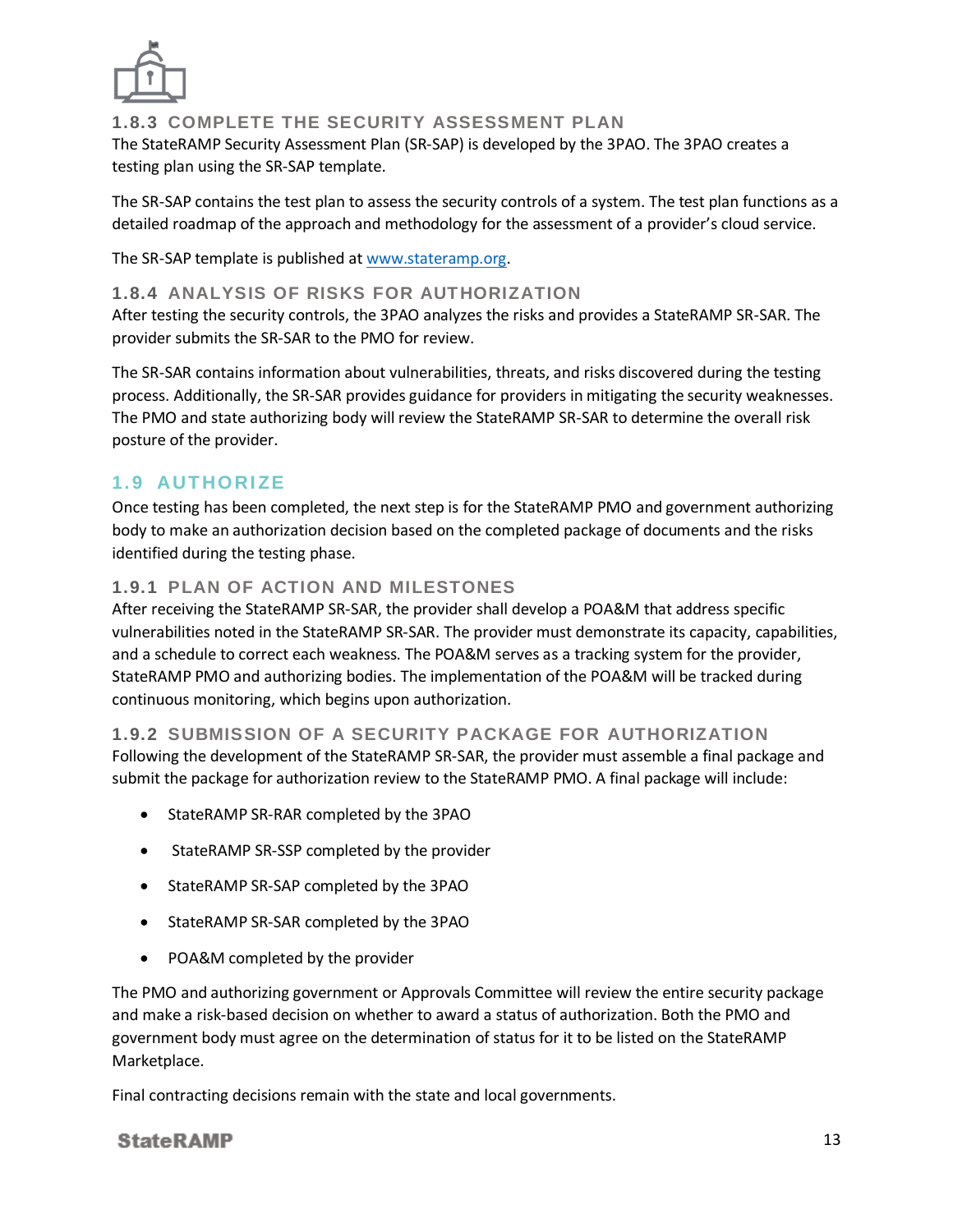

#### <span id="page-14-0"></span>**1.9.3 RECOGNITION OF STATUS**

A provider's security status will be published and maintained on the StateRAMP APL at [www.stateramp.org.](http://www.stateramp.org/) StateRAMP will provide a badge to providers for marketing use when a milestone status is obtained, including Ready, Provisional and AuthorizedLeveraging StateRAMP Security Packages

One of the primary benefits of StateRAMP is the ability for state and local governments to recognize and reuse authorizations to leverage the work already completed so provider can "do once, use many."

The StateRAMP PMO maintains all documentation and artifacts in a secure repository. State and local government bodies interested in viewing a provider's documentation can request access, which must be approved by the provider.

State and local governments can piggyback on StateRAMP Authorizations as an additional authorizing body. To benefit from continuous monitoring, governments should contact StateRAMP directly at [info@stateramp.org.](mailto:info@stateramp.org)

#### <span id="page-14-1"></span>**1.9.4 REVOKING A STATUS**

StateRAMP shall publish a process for revoking a Status. Should a provider fail to comply with continuous monitoring requirements, the government authorizing body and/or StateRAMP PMO may revoke a status after consultation with the Appeals Committee. In the case of revocation, StateRAMP will updates the APL accordingly. update the

#### <span id="page-14-2"></span>**1. 1 0 MONIT OR**

Continuous monitoring programs facilitate ongoing awareness of threats, vulnerabilities, and information security to support organizational risk management decisions. Monitoring security controls is part of the overall risk management framework for information security.

To maintain an authorization that meets the StateRAMP requirements, the provider must monitor their security controls, assess them on a regular basis, and demonstrate that the security posture of their service offering is continuously acceptable.

Ongoing due diligence and review of security controls enables the security authorization package to remain current which allows state and local governments to make informed risk management decisions as they use a cloud solution.

#### <span id="page-14-3"></span>**1.10.1 OPERATIONAL VISIBILITY**

The StateRAMP Continuous Monitoring Plan will be published a[t www.stateramp.org,](http://www.stateramp.org/) including:

- Monthly Executive Summary
- Monthly update to the POA&M
- Annual 3PAO assessment of roughly 1/3 of the security controls

The StateRAMP PMO will provide all submitted reports, along with a high-level summary of activity to the government authorizing body for review. Should a risk become a concern, the PMO and government authorizing body will work with the provider to identify a correction plan and timeline. Failure to comply with the correction plan may result in revocation of status.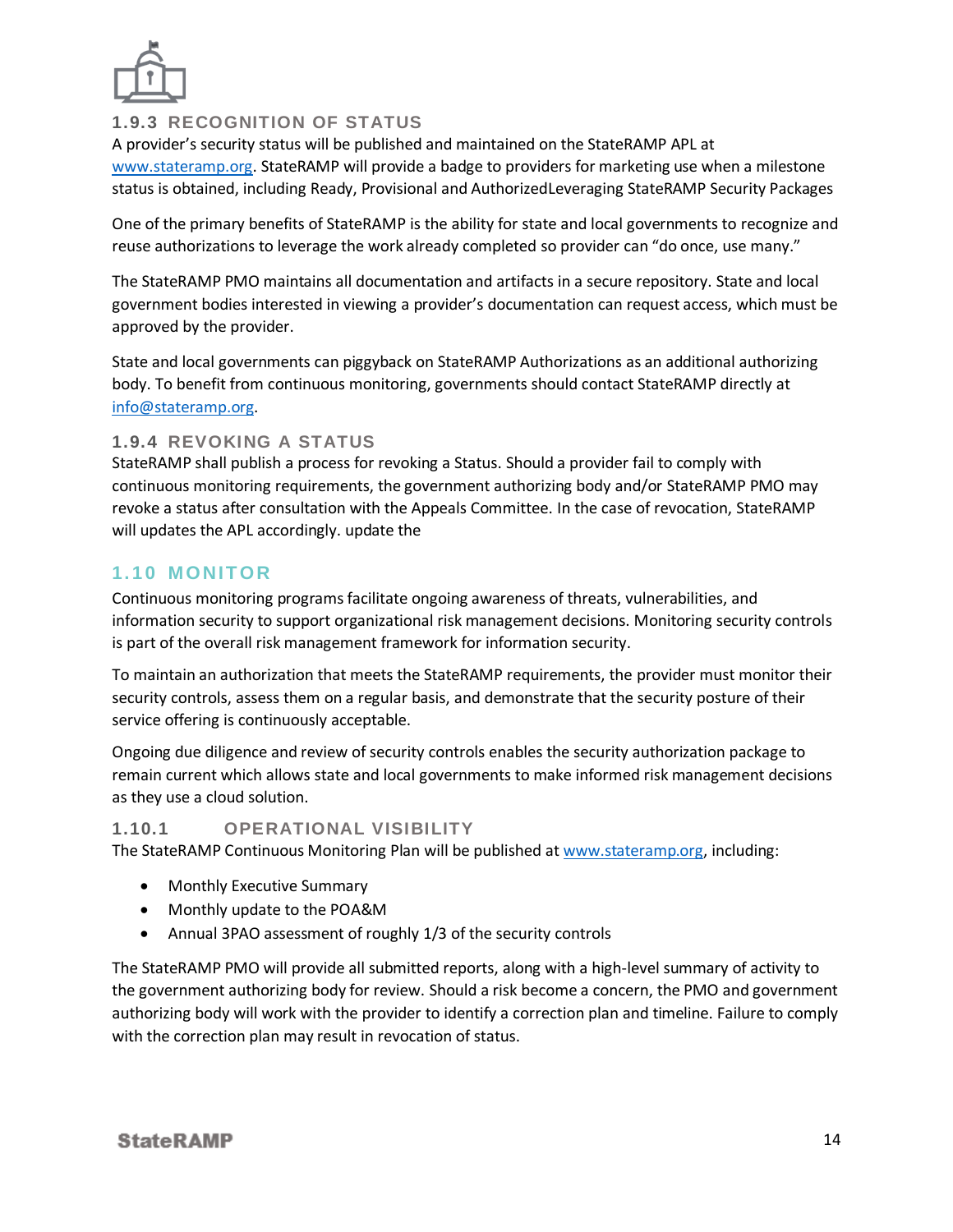

### <span id="page-15-0"></span>**1.10.2 CHANGE CONTROL**

Significant changes, as defined by the government authorizing body, shall be reported by the provider to the StateRAMP PMO and authorizing body within 30 days of a change. After any change is made, the impacted security controls shall be documented.

The annual assessment by the 3PAO should note any other changes and affected security controls.

### <span id="page-15-1"></span>**1.10.3 INCIDENT RESPONSE**

Providers must have incident response plans in place for all StateRAMP compliant systems, and document it as part of the StateRAMP SR-SSP. In the event of a security incident, a provider must follow the process and procedures found in the system Incident Response Plan. Based on the severity and outcome of security incidents and the impact they have on the security posture of a provider environment, the StateRAMP PMO and/or authorizing government body may initiate a review of a provider's authorization. Failure to report incidents may also trigger a review of a provider's authorization. StateRAMP will publish templates and guidance for incident response plans at [www.stateramp.org.](http://www.stateramp.org/)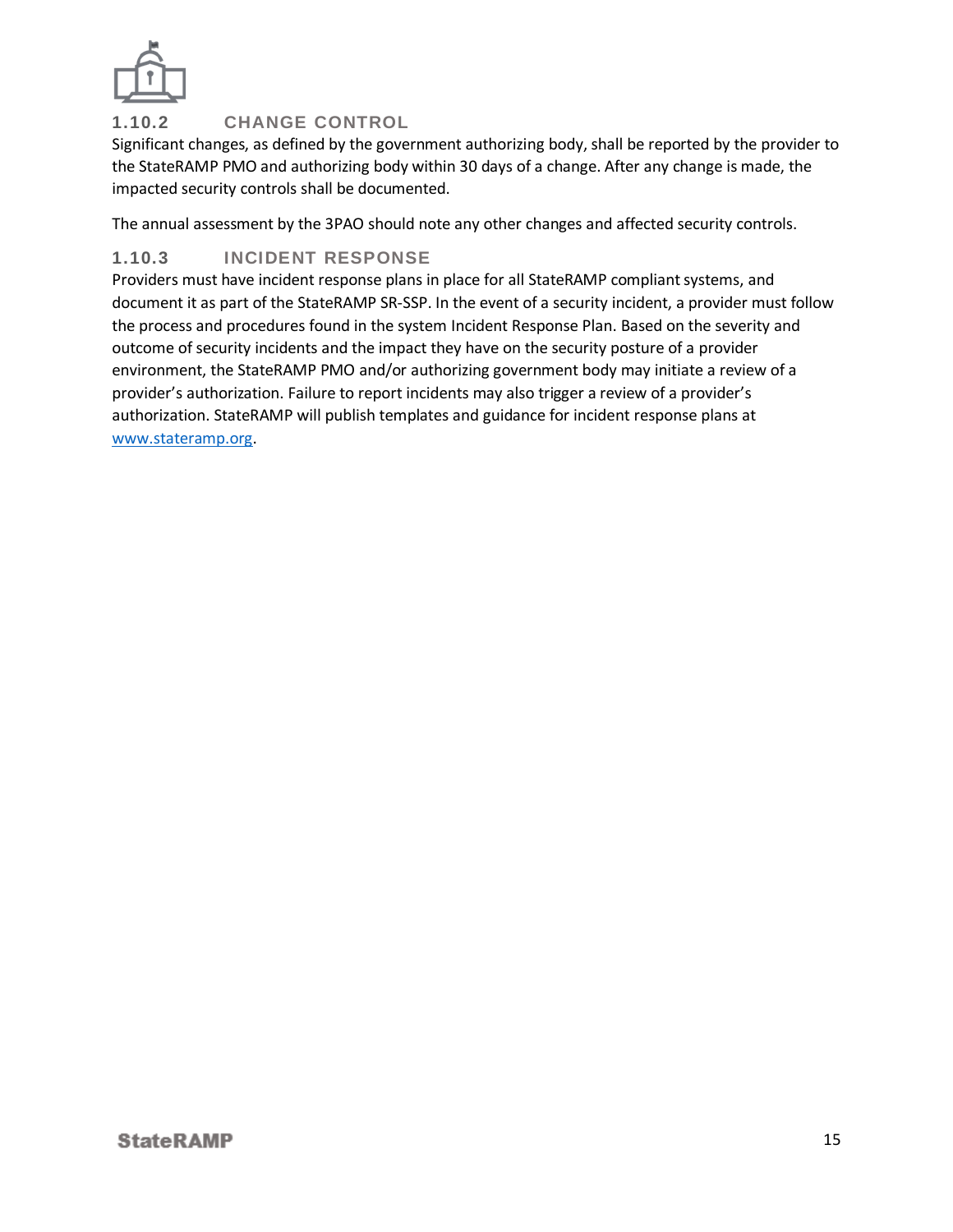

# <span id="page-16-1"></span><span id="page-16-0"></span>**T ERMINOLO GY**

| Providers                | Providers who utilize a cloud-based system (laaS, PaaS, SaaS) to process,<br>transmit and/or store government data                               |
|--------------------------|--------------------------------------------------------------------------------------------------------------------------------------------------|
| 3PAO                     | Third Party Assessment Organizations, 30+ accredited by FedRAMP                                                                                  |
| <b>Security Packages</b> | Documentation of a cloud system's security                                                                                                       |
| Impact Levels            | Based on sensitivity/integrity of data, Aligned with FedRAMP                                                                                     |
| <b>Security Status</b>   | Status of security authorization, Active, Pending, Ready, In Process, Provisional<br>& Authorized                                                |
| <b>PMO</b>               | Program Management Office, Reviews 3PAO audits and works with governance<br>committee(s) to determine authorizations and recommends adjudication |
| <b>APL</b>               | Authorized Product List: Directory of products with StateRAMP Security Status                                                                    |